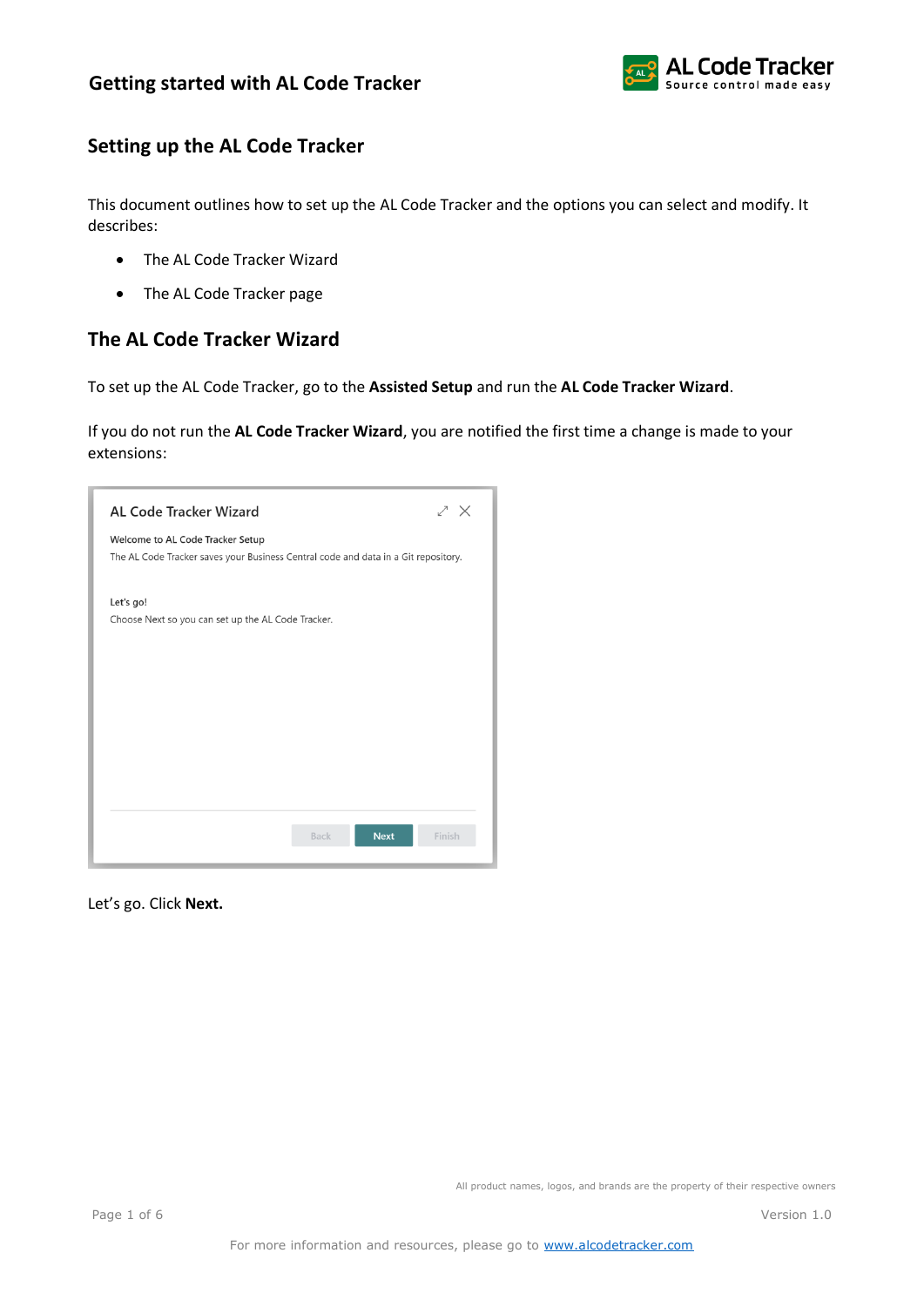# **Getting started with AL Code Tracker**



| ∠ ×                                                                          |  |  |  |  |
|------------------------------------------------------------------------------|--|--|--|--|
| Select if you want to use a Public repository or your own private repository |  |  |  |  |
| Public<br>$\checkmark$                                                       |  |  |  |  |
| Public                                                                       |  |  |  |  |
| Private                                                                      |  |  |  |  |
|                                                                              |  |  |  |  |
|                                                                              |  |  |  |  |
|                                                                              |  |  |  |  |
|                                                                              |  |  |  |  |
|                                                                              |  |  |  |  |
|                                                                              |  |  |  |  |
|                                                                              |  |  |  |  |
|                                                                              |  |  |  |  |
| Finish<br><b>Back</b><br><b>Next</b>                                         |  |  |  |  |
|                                                                              |  |  |  |  |

In the **Repository Type** field, select**:**

**Public** – the repository is public and everything in it can be viewed – but not changed. This option is only recommended for test purposes.

**Private** – the repository is private and can only be viewed by the owner.

### Click **Next.**

If you choose to use a private repository, you are asked for an access token.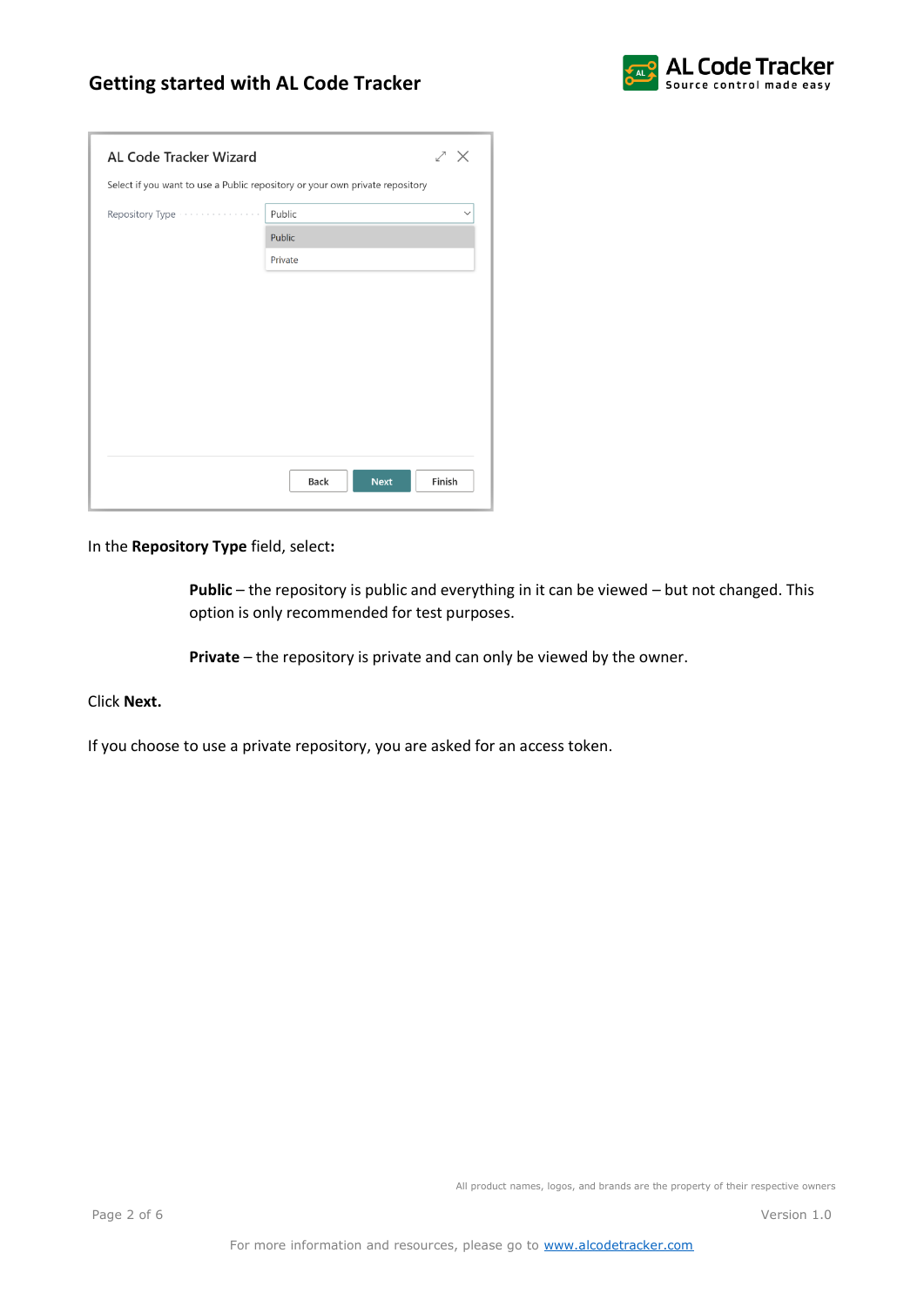### **Getting started with AL Code Tracker**



| AL Code Tracker Wizard                                                                                                       | ∕ ×    |
|------------------------------------------------------------------------------------------------------------------------------|--------|
| Setup Repository                                                                                                             |        |
|                                                                                                                              |        |
| Create an access token by clicking on the link, create a token with repo checked and<br>paste the token into the token field |        |
| Create Token<br>https://github.com/settings/tokens                                                                           |        |
| Token                                                                                                                        |        |
| Enter or lookup repository name                                                                                              |        |
| CRONUS-International-Ltd.<br>Repository                                                                                      | .      |
|                                                                                                                              |        |
|                                                                                                                              |        |
|                                                                                                                              |        |
| <b>Back</b><br><b>Next</b>                                                                                                   | Finish |

Click the URL in the **Create Token** field. GitHub opens, where you must create a new access token:

- 1) Click **Create new token**.
- 2) Give the token a name and select the **Repository** check box to give access to the repositories in your account.
- 3) Click **Create** and copy the token.
- 4) Paste the token into the **Token** field.

Give the repository a name or lookup a repository on GitHub.

Alternatively, if you select **Public** in the **Repository Type** field, you only have to choose the name of the repository: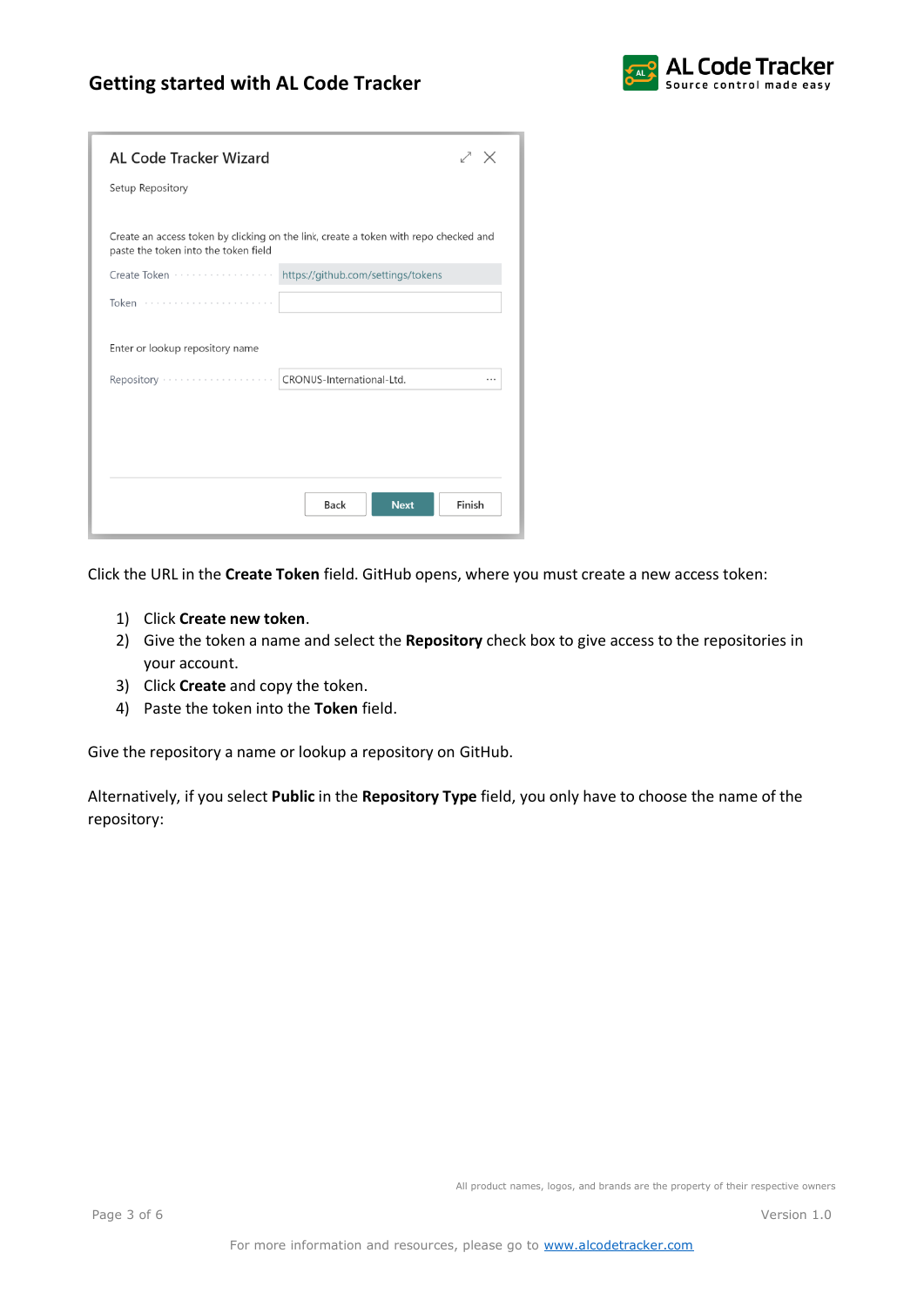# **Getting started with AL Code Tracker**



| <b>AL Code Tracker Wizard</b>   | zχ                                   |
|---------------------------------|--------------------------------------|
| Setup Repository                |                                      |
|                                 |                                      |
| Enter or lookup repository name |                                      |
|                                 | $\cdots$                             |
|                                 |                                      |
|                                 |                                      |
|                                 |                                      |
|                                 |                                      |
|                                 |                                      |
|                                 |                                      |
|                                 |                                      |
|                                 |                                      |
|                                 |                                      |
|                                 | Finish<br><b>Back</b><br><b>Next</b> |

#### Click **Next.**

| <b>AL Code Tracker Wizard</b>                 | ∠ ×    |
|-----------------------------------------------|--------|
| Do you want to syncronize with Git?           |        |
| $\bullet$                                     |        |
| Track Automatic Francescond<br><b>CONTENT</b> |        |
|                                               |        |
|                                               |        |
|                                               |        |
|                                               |        |
|                                               |        |
|                                               |        |
|                                               |        |
| Back<br><b>Next</b>                           | Finish |

To synchronize your code and custom layouts immediately and display the result on GitHub, select **Track Now**.

To turn on automatic synchronization of your code and custom layouts if something changes on the installation, select **Track Automatic**.

That's it – click **Finish** and you're done.

All product names, logos, and brands are the property of their respective owners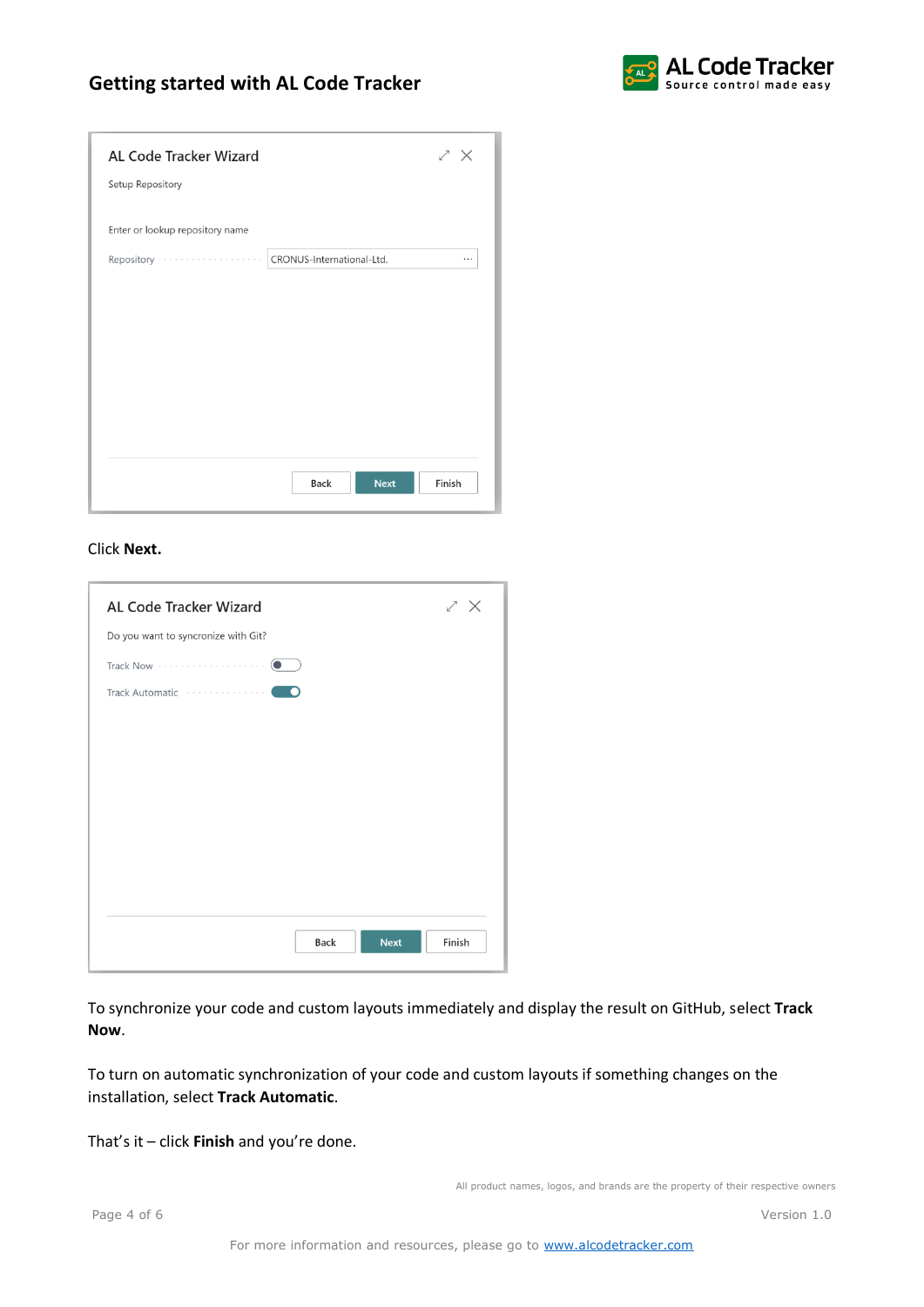

## **The AL Code Tracker page**

You can manually modify your settings in the **AL Code Tracker** page.

To find the **AL Code Tracker** page, press **ALT+Q** and type *AL Code Tracker.*

|                                       |                      |              | û                    |                                | $\sqrt{\mathsf{Saved}}$ |                                |
|---------------------------------------|----------------------|--------------|----------------------|--------------------------------|-------------------------|--------------------------------|
| AL Code Tracker                       |                      |              |                      |                                |                         |                                |
|                                       |                      |              |                      | Data Management                |                         | Manual Backup                  |
| ी Validate Connection                 | X Delete Repository  |              | Extension Management |                                |                         |                                |
| Setup                                 |                      |              |                      |                                |                         |                                |
| Repository Type                       | Public               | $\checkmark$ |                      | Track Automatic                |                         |                                |
| Repository<br>and a summer and and at | CRONUS-International |              |                      | Repository Url <b>Superior</b> |                         | https://github.com/BusinessCen |

#### **Fields in the Setup section**

### **Repository Type**

Public – the repository is public and everything in it can be viewed – but not changed. This option is only recommended for test purposes.

Private – the repository is private and can only be viewed by the owner.

#### **Repository**

The name of the repository – by default the company name is suggested.

### **Token**

The access token giving access to the repository. This is automatically generated for public repositories.

For private repositories, you must:

- 1) Click **Lookup** to open GitHub.
- 2) Click **Create new token**.
- 3) Give the token a name and select the **Repository** check box to give access to the repositories in your account.
- 4) Click **Create** and copy the token.
- 5) Paste the token into the **Token** field.

### **Repository Url**

All product names, logos, and brands are the property of their respective owners